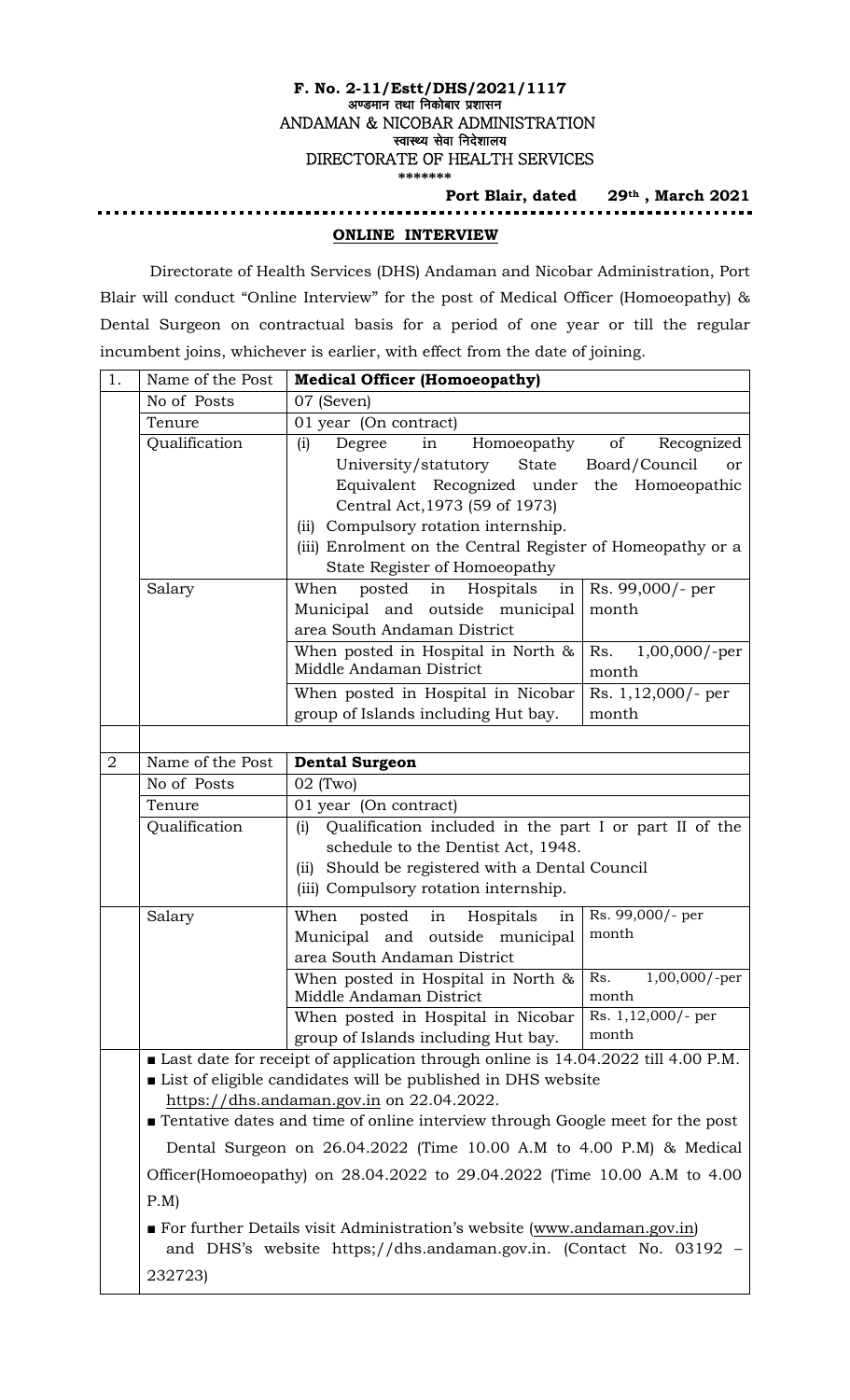- Interested eligible candidates should submit their application in the prescribed format available at DHS website [https://dhs.andaman.gov.in](https://dhs.andaman.gov.in/) alongwith the soft copy of the relevant documents (self-attested) to DHS email [\(esttdhspb@gmail.com\)](mailto:esttdhspb@gmail.com).
- The complete application should have the following documents along with the application (1) Degree Certificate (2) Compulsory rotation internship certificate (3) Registration Certificate (5) experience certificate (6) Aadhar Card (7) Pan Card.
- No TA / DA shall be paid for submission of application and attending the interview.
- The Selection Committee has the right to accept / reject any application without assigning any reason thereof and no further corresponding in this matter will be entertained.
- All other terms and conditions are available on the website of DHS [\(https://dhs.andaman.gov.in\)](https://dhs.andaman.gov.in/).

## **NOTE:-**

The above mentioned schedule is tentative and subject to change at any stage depending upon the availability of the selection committee. Any change made will be uploaded at DHS website [\(https://dhs.andaman.gov.in\)](https://dhs.andaman.gov.in/). The Director of Health Services, Port Blair reserves the right to reschedule the above dates & time at any stage of the "online interview".

## **Standard Terms and Conditions :-**

The appointment is purely on contract basis for a period of one year or till the regular incumbent joins, whichever is earlier, with effect from the date of joining. Thereafter, the contract will lapse automatically. The appointment can also be terminated at any time, on either side, by giving one month's notice or by paying one month's salary, without assigning any reason or failure to complete three months to the satisfaction of the competent authority.

- 1. The appointee shall perform the duties assigned to him/her. The competent authority reserves the right to assign any duty as and when required. No extra/additional allowance will be admissible in case of such assignment.
- 2. The appointee shall not be entitled to any benefit like Provident Fund, Pension, Gratuity, Medical Attendance Treatment, Seniority, Promotion etc. or any other benefits available to the Government servants, appointed on regular basis.
- 3. Non-practicing allowance will not be admissible.
- 4. The appointee will not be granted any claim or right for regular appointment to any post under Central Health Service.
- 5. Only consolidated salary will be admissible. No Dearness Allowance and other allowances as are admissible to the Central Government servants shall be admissible.
- 6. The appointee shall be on the whole time appointment of the Medical Institution and shall not accept any other appointment, paid or otherwise and shall not engage himself in a private practice of any kind during the period of contract.
- 7. The appointment to the said post will be subject to the Medical Fitness from the competent Medical Board for which he/she will be sent to the designated Medical Authority by the concerned Institute/Hospital before joining the post.
- 8. The appointee is not entitled to any TA for joining the appointment.
- 9. Other conditions of service will be governed by relevant rules and orders issued from time to time.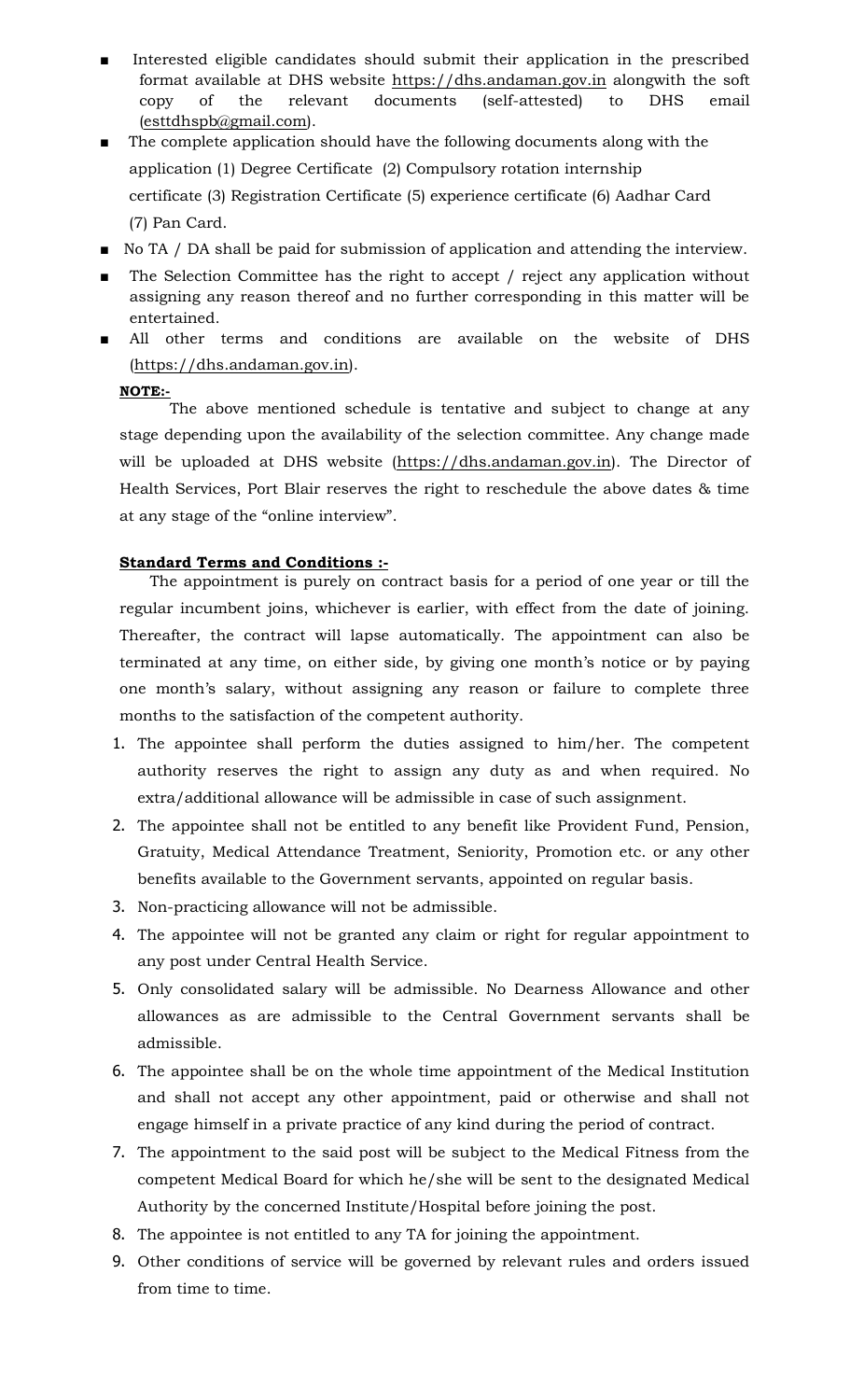- 10. They will have to work in any part of Andaman & Nicobar Islands.
- 11. If any declaration given or information furnished by him/her proves to be false or if he/she is found to have wilfully suppressed any material, information, he/she will be liable for removal from service and also such other action as the Government may deem necessary.

 $Sd$  /-**Director of Health Services**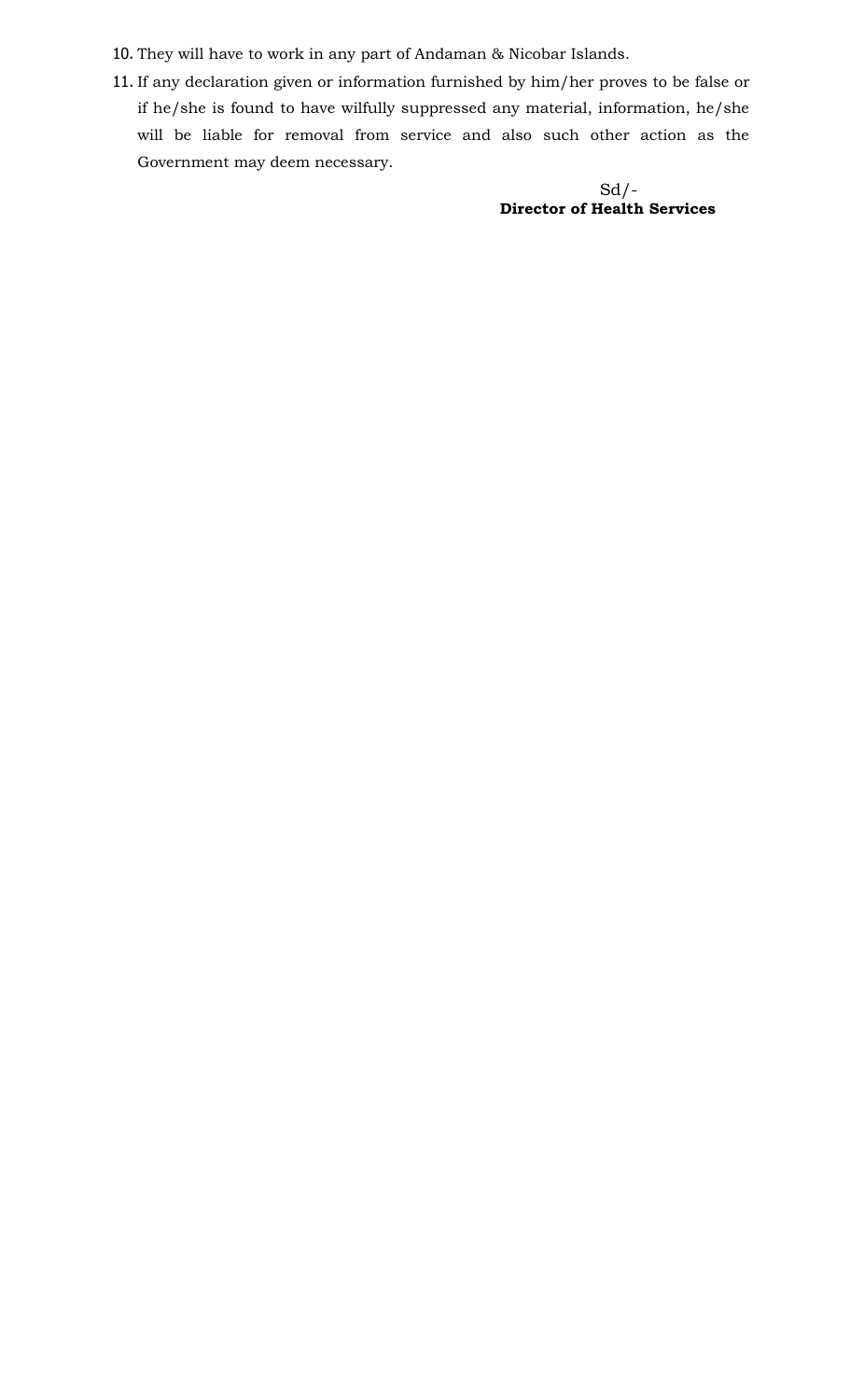## **Format of Application**

### To

The Director of Health Services, A & N Administration, Port Blair.

Applied for the Post of ………………….

| $\mathbf{1}$                                                                                                                                                                                                                                                                               | Name in Block Letter                                       |      |       |      |  |  |
|--------------------------------------------------------------------------------------------------------------------------------------------------------------------------------------------------------------------------------------------------------------------------------------------|------------------------------------------------------------|------|-------|------|--|--|
| 2.                                                                                                                                                                                                                                                                                         | Father's Name / Husband's Name                             |      |       |      |  |  |
| 3.                                                                                                                                                                                                                                                                                         | Male / Female                                              |      |       |      |  |  |
| 4.                                                                                                                                                                                                                                                                                         | a) Date of Birth<br>(Proof to be enclosed)                 | Date | Month | Year |  |  |
| 5.                                                                                                                                                                                                                                                                                         | Nationality                                                |      |       |      |  |  |
| 6.                                                                                                                                                                                                                                                                                         | <b>Educational qualification</b><br>(proof to be enclosed) |      |       |      |  |  |
| 7.                                                                                                                                                                                                                                                                                         | Experience / employment (if any<br>(proof to be enclosed)  |      |       |      |  |  |
| 8.                                                                                                                                                                                                                                                                                         | Postal address for communication                           |      |       |      |  |  |
|                                                                                                                                                                                                                                                                                            | Mobile No.                                                 |      |       |      |  |  |
|                                                                                                                                                                                                                                                                                            | <b>Email Address</b>                                       |      |       |      |  |  |
| 9.                                                                                                                                                                                                                                                                                         | Aadhar Card No. & Pan Card No.<br>(Proof to be enclosed)   |      |       |      |  |  |
| 10.                                                                                                                                                                                                                                                                                        | Any other relevant information.                            |      |       |      |  |  |
| I do hereby declare that the particulars furnished above by me are correct and<br>nothing has been concealed. If any information furnished above is found to be false at<br>any stage, my candidate / selection / appointment to the above post is liable to be<br>cancelled / terminated. |                                                            |      |       |      |  |  |

 Signature of the Candidate (Name :